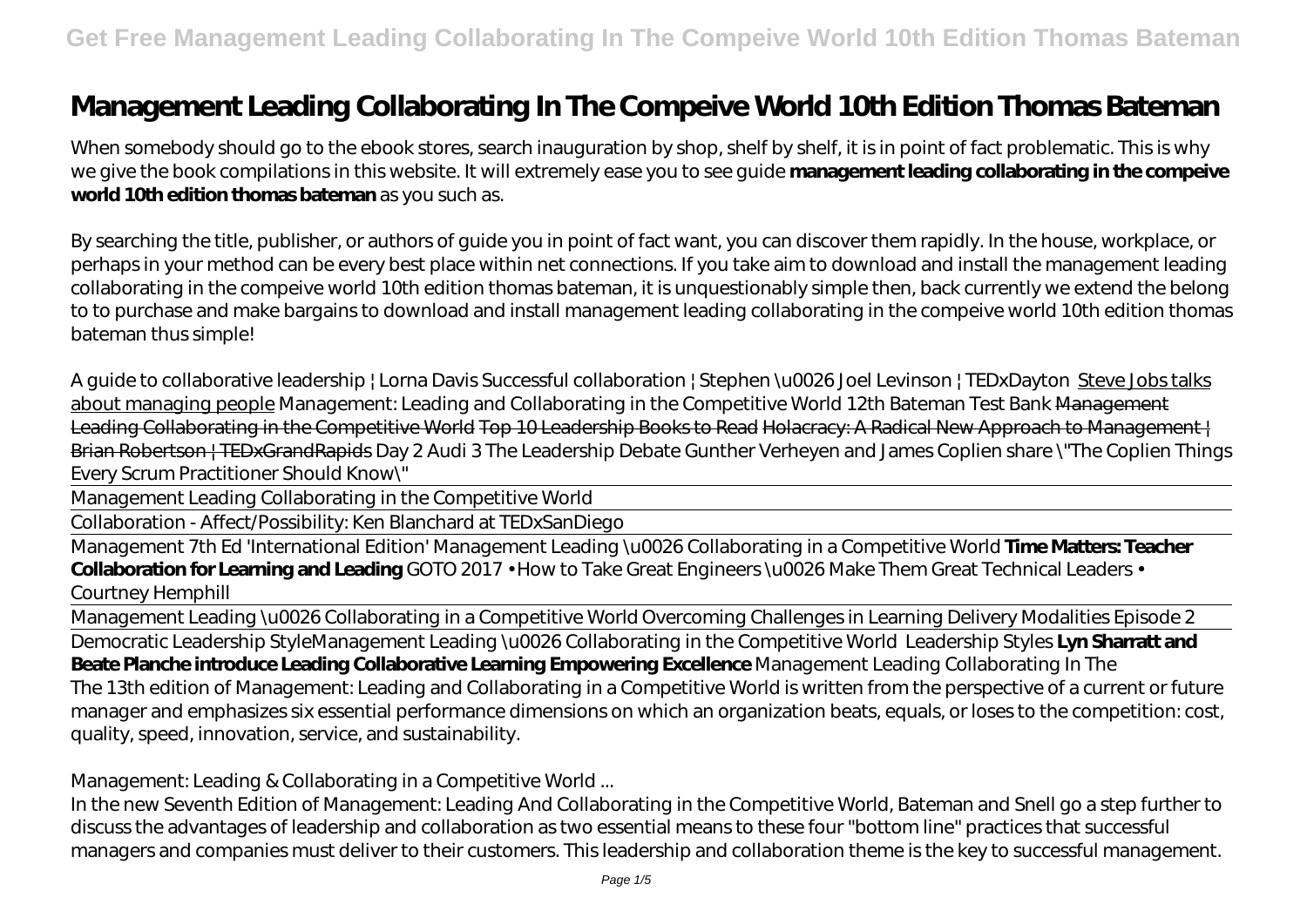Management: Leading And Collaborating in the Competitive ...

Bateman and Snell' s Management: Leading & Collaborating in a Competitive World is a text with a fully modernized functional approach. This text is maintaining the four traditional functions of planning, organizing, leading, and controlling, while modernizing and re-visioning the concepts as delivering strategic value, building a dynamic organization, mobilizing people, and learning and changing.

Management: Leading & Collaborating in the Competitive ...

The 13th edition of Management: Leading and Collaborating in a Competitive World is written from the perspective of a current or future manager and emphasizes six essential performance dimensions on which an organization beats, equals, or loses to the competition: cost, quality, speed, innovation, service, and sustainability.

Loose-Leaf Management: Leading & Collaborating in the ...

Management: Leading & Collaborating in a Competitive World, 13th Edition by Thomas Bateman and Scott Snell and Robert Konopaske (9781259927645) Preview the textbook, purchase or get a FREE instructor-only desk copy.

Management: Leading & Collaborating in a Competitive World

Unlike static PDF Management : Leading & Collaborating In The Competitive World 10th Edition solution manuals or printed answer keys, our experts show you how to solve each problem step-by-step. No need to wait for office hours or assignments to be graded to find out where you took a wrong turn.

Management : Leading & Collaborating In The Competitive ...

Bateman/Snell/Konopaske Management: Leading and Collaborating in a Competitive World remains on the cutting edge of topical coverage and draws from a wide variety of subject matter, sources, and personal experience with a special emphasis on themes throughout the product such as real results, ethics, cultural considerations, and leadership and collaboration. The mission of the product is to inform, instruct and inspire.

Management: Leading & Collaborating in a Competitive World ...

Management Leading & Collaborating in the Competitive World; Shared Flashcard Set. Details. Title. Management Leading & Collaborating in the Competitive World. Description. ... The management function that involves the manager's efforts to stimulate high performance by employees. Term. Management:

Management Leading & Collaborating in the Competitive ...

Management >> Management Leading & Collaborating in the Competitive; Shared Flashcard Set. Details. Title. Management Leading & Collaborating in the Competitive. Description. Key terms Chapter 5. Total Cards. 25. Subject. Management. Level. Undergraduate 4.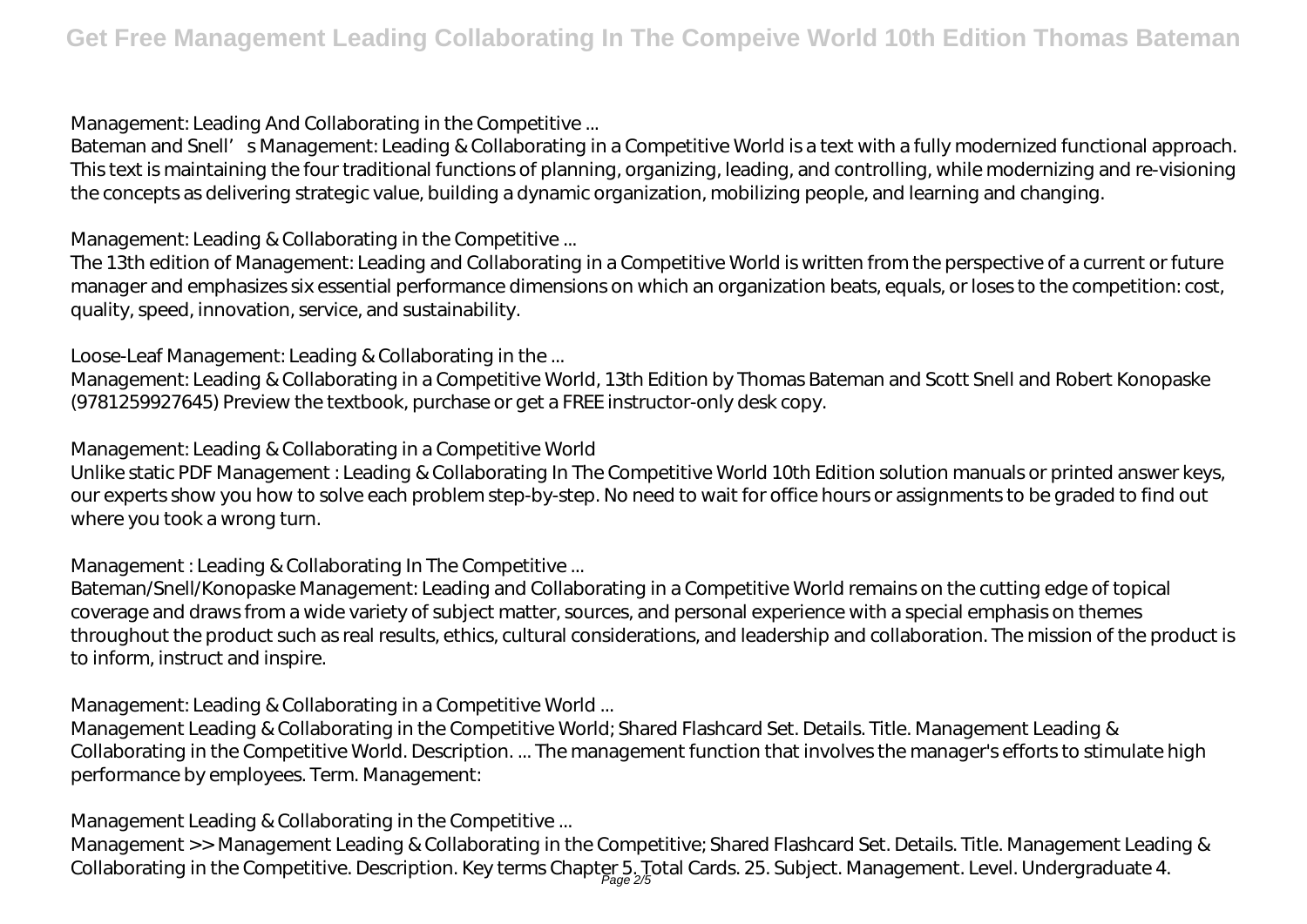## Created. 01/02/2011. Click here to study/print these flashcards.

Management Leading & Collaborating in the Competitive ...

Summary Management : Leading & Collaborating in the Competitive World complete. Universiteit / hogeschool. Vrije Universiteit Brussel. Vak. Management (VUB-TEW-019) Titel van het boek Management : Leading & Collaborating in the Competitive World; Auteur. Thomas Bateman; Scott Snell. Geüpload door. Sara Tori. Academisch jaar. 2015/2016

Summary Management : Leading & Collaborating in the ...

Bateman and Snell's "Management: Leading & Collaborating in a Competitive World" is a text with a fully modernized functional approach.

Management: Leading & Collaborating in the Competitive ...

The mission of Management: Leading & Collaborating in a Competitive World, 13th edition, (PDF) by Bateman, Snell and Konopaske is to inform, inspire and instruct college students to learn about management so they become thinkers and doers who succeed in today's workforce and in life. It emphasizes six essential performance dimensions: cost quality speed innovation service and sustainability.

Management: Leading & Collaborating in a Competitive World ...

Management in business and organizations is the function that coordinates the efforts of people to accomplish goals and objectives using available resources efficiently and effectively. Management comprises planning, organizing, staffing, leading or directing, and controlling an organization to accomplish the goal.Management involves ...

Management: Leading & Collaborating in the Competitive ...

The mission of the 13th edition of Management: Leading & Collaborating in a Competitive World, by Bateman, Snell, and Konopaske, is to inform, instruct, and inspire students to learn about management so they become thinkers and doers who succeed in today's workforce.

Management: Leading & Collaborating in a Competitive World ...

View Management+Leading+Collaborating+in+a+Competitive+World+13th+Edition+-+Thomas+Bateman+-+McGraw+Hill- from DISC 212 at Lahore University of Management Sciences, Lahore. 372 Part

Management+Leading+Collaborating+in+a+Competitive+World+ ...

Buy Management: Leading and Collaborating in the Competitive World with Online Learning Center Access Card by Thomas S Bateman, Scott A Snell, Bateman Thomas online at Alibris. We have new and used copies available, in 0 edition - starting at . Shop now.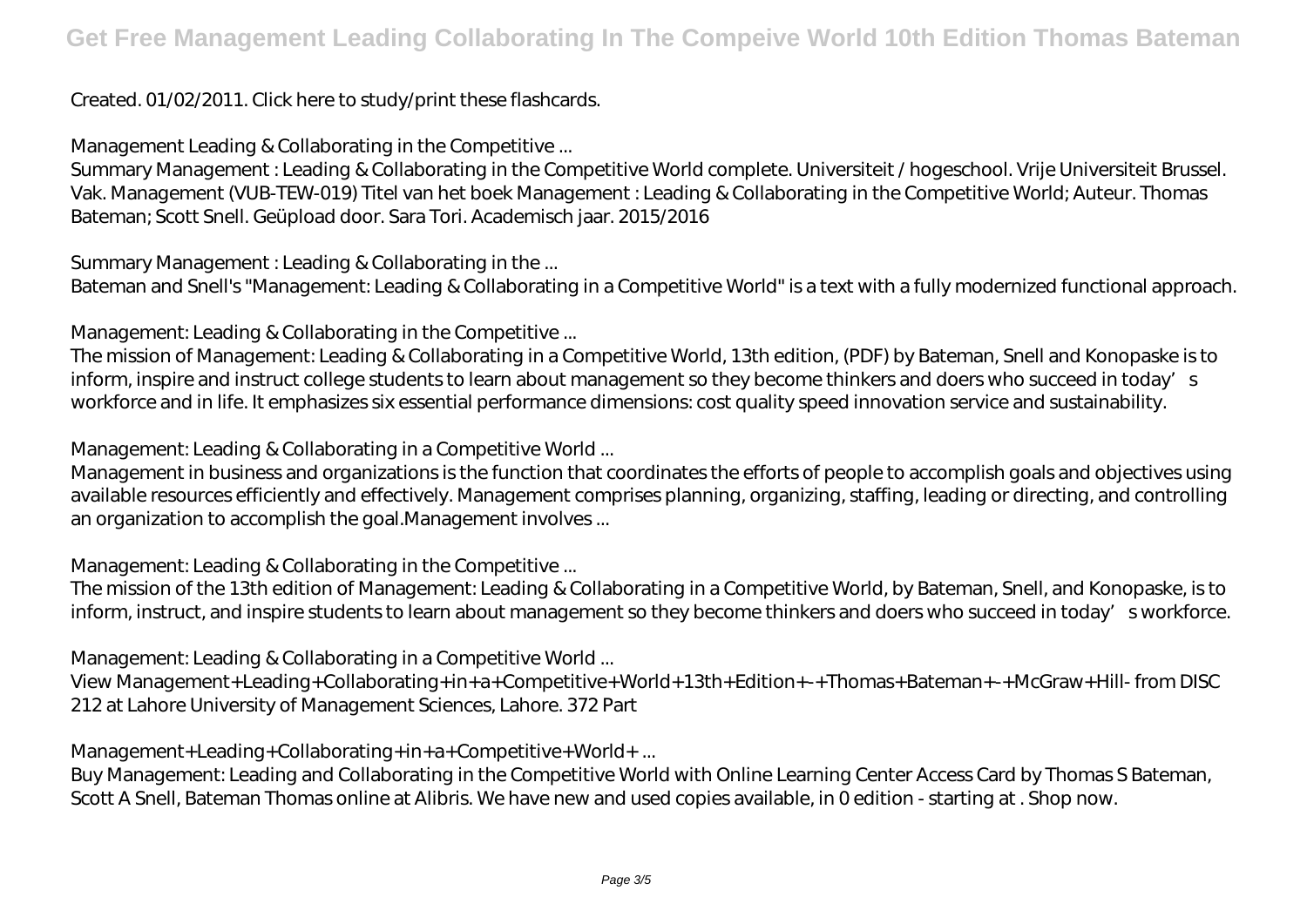Bateman and Snell' s Management: Leading & Collaborating in a Competitive World is a text with a fully modernized functional approach. This text is maintaining the four traditional functions of planning, organizing, leading, and controlling, while modernizing and re-visioning the concepts as delivering strategic value, building a dynamic organization, mobilizing people, and learning and changing. Bateman/Snell' results-oriented approach is a unique hallmark of this textbook. In this ever more competitive environment there are five essential types of performance, on which the organization beats, equals, or loses to the competition which are cost, quality, speed, innovation, service and sustainability. These six performance dimensions, when done well, deliver value to the customer and competitive advantage to you and your organization. Throughout the text Bateman & Snell remind students of these five dimensions and their impact on the "bottom line" with marginal icons contributing to the leadership and collaboration theme, which is the key to successful management. People working with one another, rather than against, is essential to competitive advantage.

Never HIGHLIGHT a Book Again Includes all testable terms, concepts, persons, places, and events. Cram101 Just the FACTS101 studyguides gives all of the outlines, highlights, and quizzes for your textbook with optional online comprehensive practice tests. Only Cram101 is Textbook Specific. Accompanies: 9780071105842. This item is printed on demand.

"Welcome to our 14th edition! Thank you to everyone who has used and learned from previous editions. We are proud to present to you our best-ever edition. Our mission with this text is to inform, instruct, and inspire. We hope to inform by providing descriptions of the important concepts and practices of modern management. We hope to instruct by describing how you can identify options, make decisions, and take effective action. We hope to inspire not only by writing in an interesting way but also by providing a real sense of the challenges and fascinating opportunities ahead of you. Whether your goal is starting your own company, leading a team to greatness, building a strong organization, delighting your customers, or generally forging a positive and sustainable future, we want to inspire you to take meaningful action"--

Bateman and Snell have consistently discussed and explained the traditional, functional approach to management through planning (delivering strategic value), organizing (building a dynamic organization), leading (mobilizing people), and controlling (learning and changing). Management: Leading & Collaborating in a Competitive World retains its series of "firsts": first to have a chapter on diversity, first to devote a section to the natural environment, and first to relate a "bricks and clicks" theme to explain the challenges of managing in a New Economy. This new edition is no exception with an emphasis on leadership and collaboration as a means to success. To survive competition and thrive in today' sworld, you must perform in ways that give you an edge over your competitors. Four essential performance dimensions- cost, quality, speed, and innovation -when well done, deliver value to the customer and competitive advantage to students and their employers. In the new Seventh Edition of Management: Leading & Collaborating in the Competitive World, Bateman and Snell go a step further to discuss the advantages of leadership and collaboration as two essential means to these four "bottom line" practices that successful managers and companies must deliver to their customers. This leadership and collaboration theme is the key to